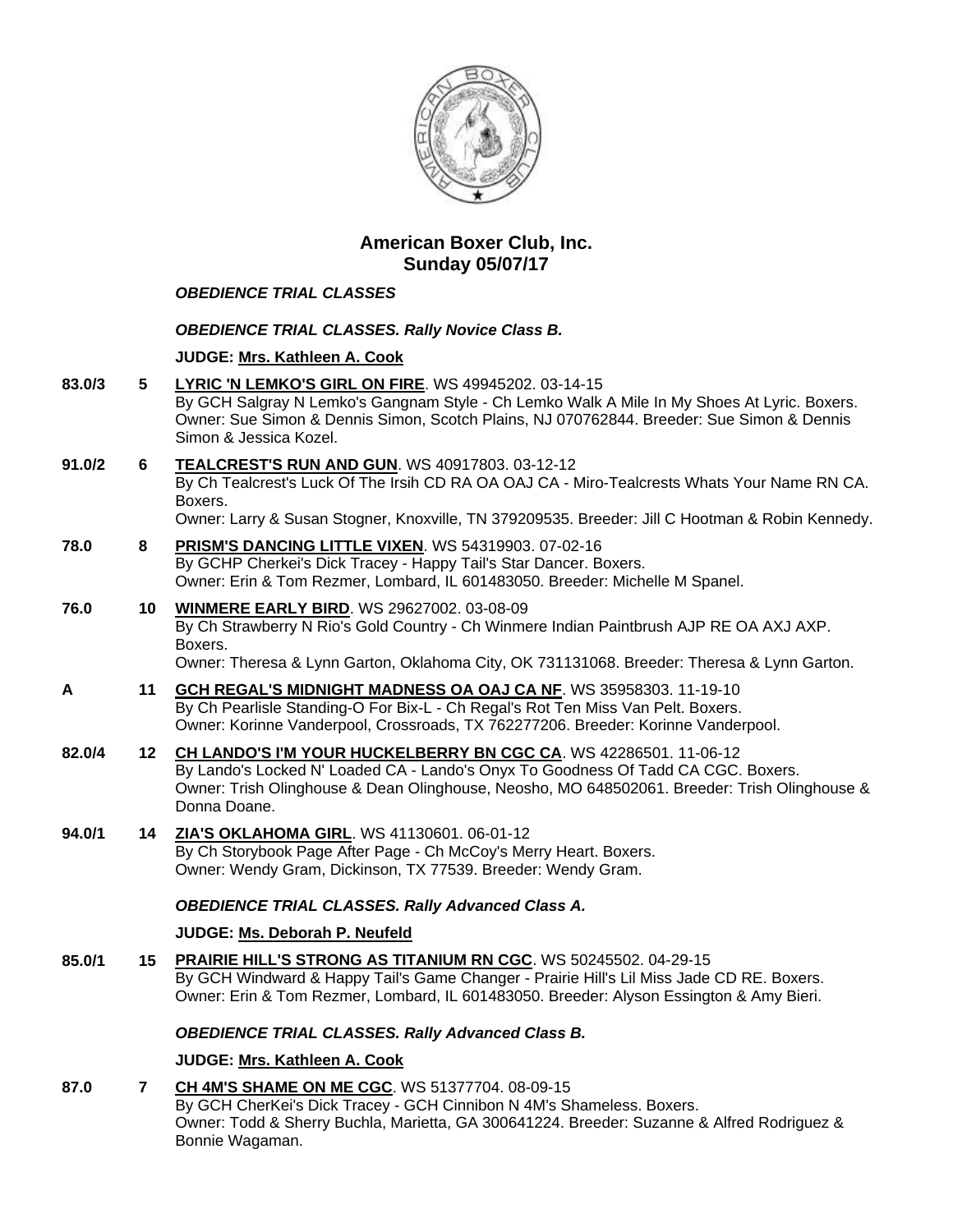| 96.0/4       | 9  | <b>BOXNEN'S OVERDRIVE. WS 48715207. 10-24-14</b><br>By B-Tanoni Vipera Box - Boxnen's Jwoww. Boxers.<br>Owner: Renee Fulcer, Winnebago, IL 610888942. Breeder: Minna Nousiainen-Becher.                                                                                                                        |
|--------------|----|----------------------------------------------------------------------------------------------------------------------------------------------------------------------------------------------------------------------------------------------------------------------------------------------------------------|
| 100.0/1/H 16 |    | SUNCHASE'S RUNNING THE RED UD MX MXJ CA CGCA OF RAE. WS 35563706. 10-14-10<br>By Ch Breezewood's Lord Of Wystmont CDX RA - Sunchase's Little Black Dress UDX RA MX MXJ OF<br>CA CGCA. Boxers.<br>Owner: Tracy L Hendrickson & Rhoda Brouillette, Broken Arrow, OK 740129426. Breeder: Tracy<br>Hendrickson.    |
| 90.0         | 17 | MACH2 BOXNEN'S JET VON WALDSTADT CDX BN RE MXG MJG MXP MJP NF OFP T2B. WS<br>38247401.07-22-11<br>By Boxmann Star Trek - Caelon Du Champ 'Des Legendes. Boxers.<br>Owner: Renee Fulcer, Winnebago, IL 610888942. Breeder: Minna Nousiainen-Becher & Ann Flegel.                                                |
| 96.0/3       | 18 | ROCKET N FOCAL POINT'S WRITTEN IN THE STARS. WS 41415505. 07-02-12<br>By MACH Ch Lemko's Shootin' Star At Rocket CD BN RA MX MXJ XF - Rocket's Walk 'N The Clouds.<br>Boxers.<br>Owner: Kerry Rodgers, Georgetown, TX 786272269. Breeder: Jennifer Hitt & Kerry Rodgers.                                       |
| 88.0         | 19 | BELLA SERA SENNE BN RE CDX NA CGC. WS 31611703. 08-22-09<br>By Mugsy Vasquez - Osa Ayala. Boxers.<br>Owner: John & Pat Senne, W Chicago, IL 60185. Breeder: Jesus Ayala.                                                                                                                                       |
| 77.0         | 20 | <b>PRAIRIE HILLS IT'S ALL ABOUT THE SMOKE BN RN CGC. WS 50520403. 05-23-15</b><br>By Ch Prairie Hills No Doubt About It CD RA - Vesta. Boxers.<br>Owner: John & Pat Senne, W Chicago, IL 60185. Breeder: J Gassel.                                                                                             |
| 77.0         | 21 | OLYMPIC'S TAKE IT AWAY BN RA CA CGCA. WS 49995002. 02-20-15<br>By Ch Oak Knoll's Justice For All - Olympic's What Can I Say?. Boxers.<br>Owner: Debora & Randall Hall & Julie Wilmore, Louisville, KY 40222. Breeder: Julie Wilmore & Claudia<br>Parsons.                                                      |
| 84.0         | 22 | CH TEALCREST'S CIRCLE OF LIFE BN RN. WS 45945501. 12-17-13<br>By Ch Storybook's Page After Page - GCH TealCrest's Spitfire CAA BN RN RATO. Boxers.<br>Owner: Jill Hootman, Clarksville, TN 370405513. Breeder: Jill Hootman.<br>(Rick Justice, Agent).                                                         |
| 100.0/2      | 23 | SUNCHASE'S LIGHTNING STRIKES TWICE UDX MXJ MX RAE CGCA CA OF. WS-28777101. 12-                                                                                                                                                                                                                                 |
|              |    | 03-08<br>By Ch KG Halcyon Firk King - Simply Eclipsed RN. Boxers.<br>Owner: Traycy Hendrickson & Rhoda Brouillette, Broken Arrow, OK 740129426. Breeder: Rhoda<br>Brouillette.                                                                                                                                 |
|              |    | <b>OBEDIENCE TRIAL CLASSES. Rally Excellent Class B.</b>                                                                                                                                                                                                                                                       |
|              |    | JUDGE: Ms. Deborah P. Neufeld                                                                                                                                                                                                                                                                                  |
| 100.0/1      |    | 16 SUNCHASE'S RUNNING THE RED UD MX MXJ CA CGCA OF RAE. WS 35563706. 10-14-10<br>By Ch Breezewood's Lord Of Wystmont CDX RA - Sunchase's Little Black Dress UDX RA MX MXJ OF<br>CA CGCA. Boxers.<br>Owner: Tracy L Hendrickson & Rhoda Brouillette, Broken Arrow, OK 740129426. Breeder: Tracy<br>Hendrickson. |
| 94.0/4       | 17 | MACH2 BOXNEN'S JET VON WALDSTADT CDX BN RE MXG MJG MXP MJP NF OFP T2B. WS<br>38247401.07-22-11<br>By Boxmann Star Trek - Caelon Du Champ 'Des Legendes. Boxers.<br>Owner: Renee Fulcer, Winnebago, IL 610888942. Breeder: Minna Nousiainen-Becher & Ann Flegel.                                                |
| 80.0         | 19 | BELLA SERA SENNE BN RE CDX NA CGC. WS 31611703. 08-22-09<br>By Mugsy Vasquez - Osa Ayala. Boxers.<br>Owner: John & Pat Senne, W Chicago, IL 60185. Breeder: Jesus Ayala.                                                                                                                                       |
| 100.0/2      | 23 | <b>SUNCHASE'S LIGHTNING STRIKES TWICE UDX MXJ MX RAE CGCA CA OF. WS-28777101. 12-</b><br>03-08                                                                                                                                                                                                                 |
|              |    | By Ch KG Halcyon Firk King - Simply Eclipsed RN. Boxers.<br>Owner: Travcy Hendrickson & Rhoda Brouillette, Broken Arrow, OK 740129426, Breeder: Rhoda                                                                                                                                                          |